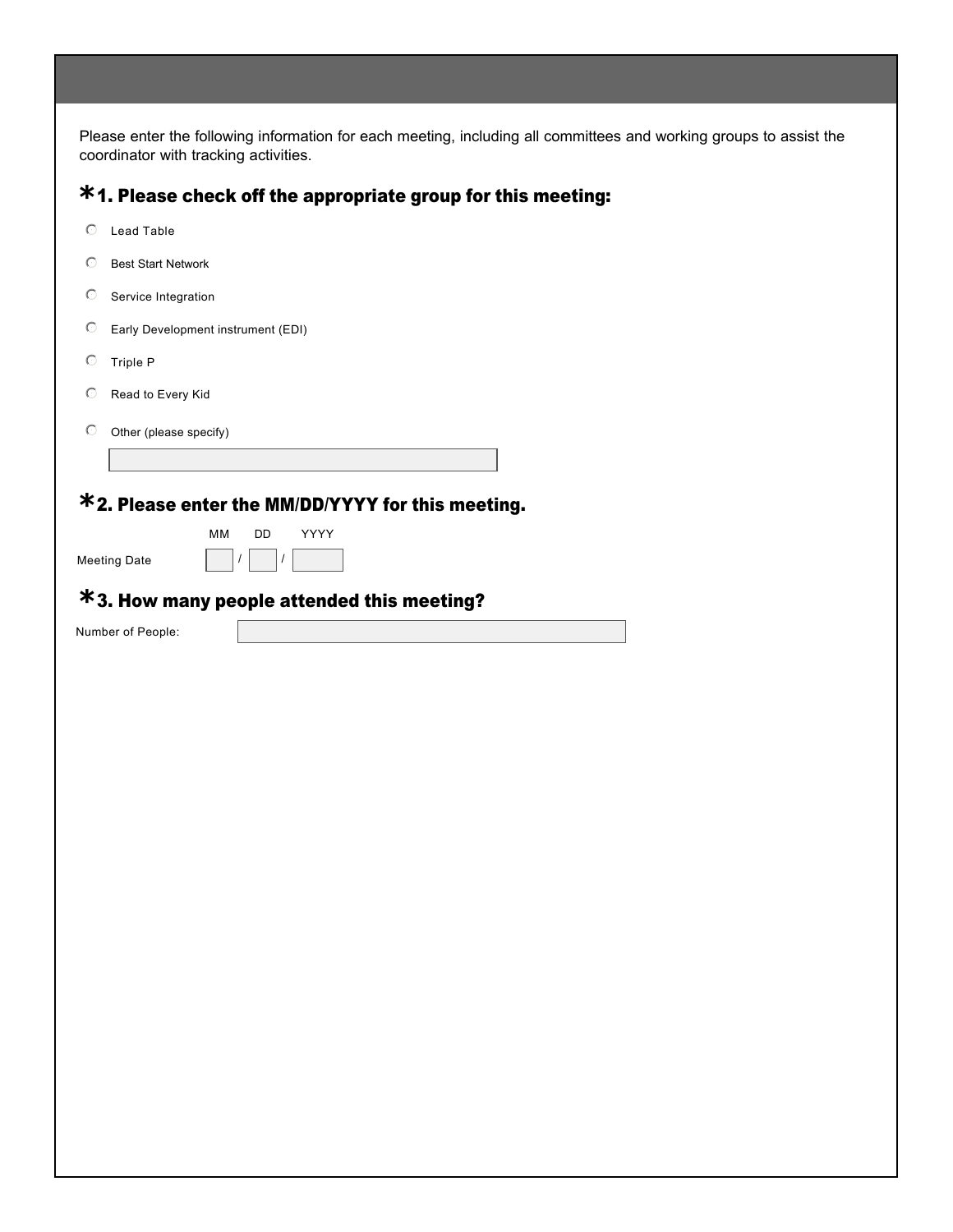| 4. Please check the Agencies involved in this meeting from the list below. If the agency is |                                                                 |  |  |  |  |
|---------------------------------------------------------------------------------------------|-----------------------------------------------------------------|--|--|--|--|
| not listed please use the other and provide the agency name.                                |                                                                 |  |  |  |  |
| П                                                                                           | ARCC                                                            |  |  |  |  |
| ப                                                                                           | <b>Big Brothers/Big Sisters</b>                                 |  |  |  |  |
| $\Box$                                                                                      | Catholic District School Board                                  |  |  |  |  |
| $\Box$                                                                                      | CDC Hotel Dieu                                                  |  |  |  |  |
| □                                                                                           | Children's Mental Health of Leeds and Grenville (formerly CYWC) |  |  |  |  |
| $\Box$                                                                                      | Community Volunteer                                             |  |  |  |  |
| □                                                                                           | Developmental Services of L&G                                   |  |  |  |  |
| $\Box$                                                                                      | <b>Employment and Education Center</b>                          |  |  |  |  |
| ப                                                                                           | Family & Children Services                                      |  |  |  |  |
|                                                                                             | <b>HCP</b>                                                      |  |  |  |  |
| □                                                                                           | Infant Child Development                                        |  |  |  |  |
| $\Box$                                                                                      | Lanark, Leeds& Grenville Health Unit                            |  |  |  |  |
| □                                                                                           | Ministry Children Youth Services                                |  |  |  |  |
| Ш                                                                                           | Ministry of Education                                           |  |  |  |  |
| $\Box$                                                                                      | Ontario Early Years Center                                      |  |  |  |  |
| ш                                                                                           | SCC                                                             |  |  |  |  |
| ш                                                                                           | United Counties of LG                                           |  |  |  |  |
| ш                                                                                           | Upper Canada District School Board                              |  |  |  |  |
|                                                                                             | <b>YMCA</b>                                                     |  |  |  |  |
| $\Box$                                                                                      | Other (please specify)                                          |  |  |  |  |
|                                                                                             |                                                                 |  |  |  |  |
|                                                                                             | 5. Was this meeting to develop a community resource?            |  |  |  |  |
|                                                                                             | $O$ YES                                                         |  |  |  |  |
| $\circ$                                                                                     | <b>NO</b>                                                       |  |  |  |  |
| $\circ$                                                                                     | <b>UNSURE</b>                                                   |  |  |  |  |
|                                                                                             |                                                                 |  |  |  |  |
|                                                                                             |                                                                 |  |  |  |  |
| *6. If YES, what is the resource being developed?                                           |                                                                 |  |  |  |  |
|                                                                                             |                                                                 |  |  |  |  |
|                                                                                             |                                                                 |  |  |  |  |
|                                                                                             |                                                                 |  |  |  |  |
|                                                                                             |                                                                 |  |  |  |  |